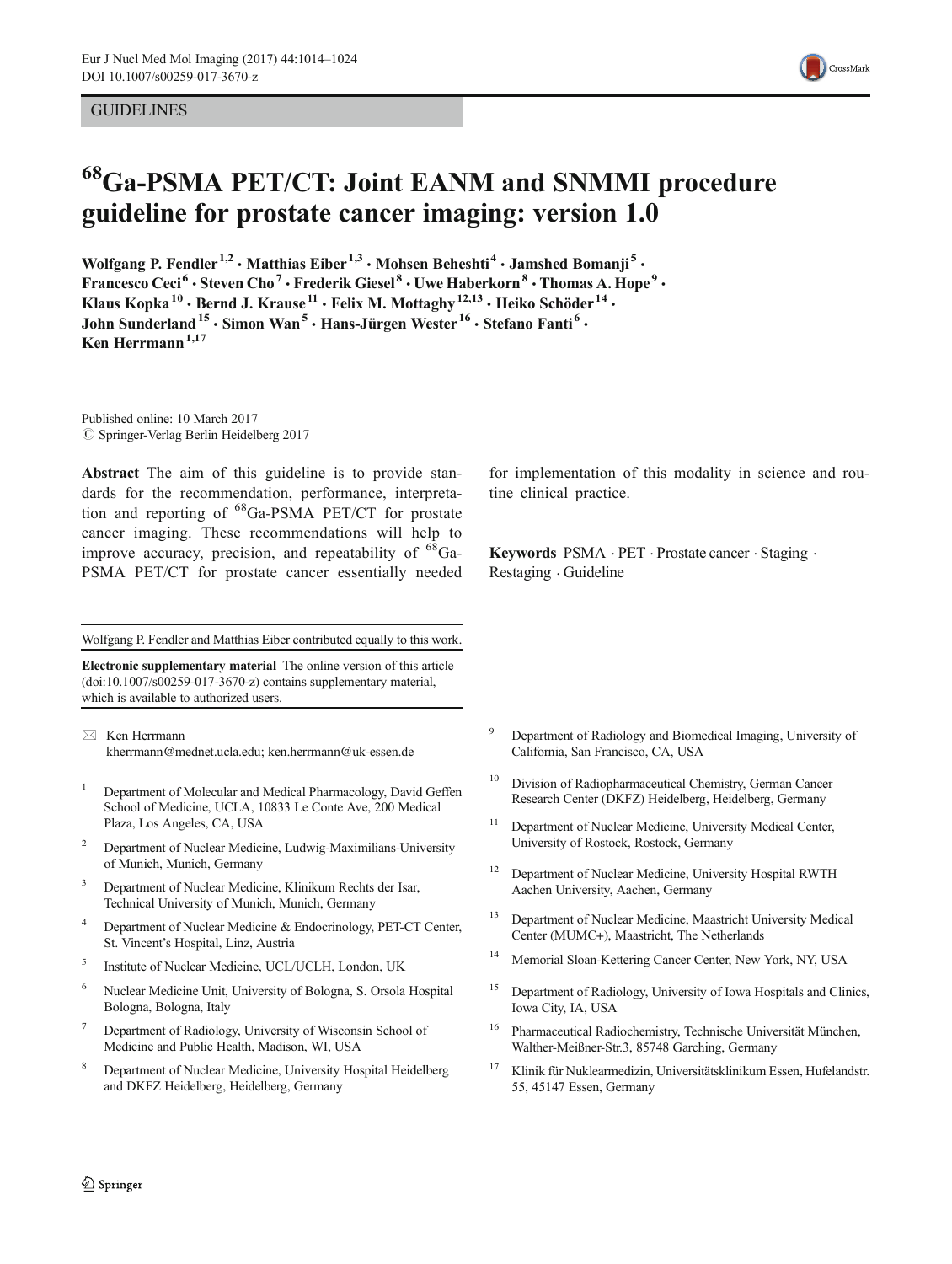#### Preamble

The Society of Nuclear Medicine and Molecular Imaging (SNMMI) is an international scientific and professional organization founded in 1954 to promote the science, technology, and practical application of nuclear medicine. The European Association of Nuclear Medicine (EANM) is a professional nonprofit medical association that facilitates communication worldwide between individuals pursuing clinical and research excellence in nuclear medicine. The EANM was founded in 1985. SNMMI and EANM members are physicians, technologists, and scientists specializing in the research and practice of nuclear medicine.

The SNMMI and EANM will periodically define new guidelines for nuclear medicine practice to help advance the science of nuclear medicine and to improve the quality of service to patients throughout the world. Existing practice guidelines will be reviewed for revision or renewal, as appropriate, on their fifth anniversary or sooner, if indicated.

Each practice guideline, representing a policy statement by the SNMMI/EANM, has undergone a thorough consensus process in which it has been subjected to extensive review. The SNMMI and EANM recognize that the safe and effective use of diagnostic nuclear medicine imaging requires specific training, skills, and techniques, as described in each document. Reproduction or modification of the published practice guideline by those entities not providing these services is not authorized.

These guidelines are an educational tool designed to assist practitioners in providing appropriate care for patients. They are not inflexible rules or requirements of practice and are not intended, nor should they be used, to establish a legal standard of care. For these reasons and those set forth below, both the SNMMI and the EANM caution against the use of these guidelines in litigation in which the clinical decisions of a practitioner are called into question.

The ultimate judgment regarding the propriety of any specific procedure or course of action must be made by the physician or medical physicist in light of all the circumstances presented. Thus, there is no implication that an approach differing from the guidelines, standing alone, is below the standard of care. To the contrary, a conscientious practitioner may responsibly adopt a course of action different from that set forth in the guidelines when, in the reasonable judgment of the practitioner, such course of action is indicated by the condition of the patient, limitations of available resources, or advances in knowledge or technology subsequent to publication of the guidelines.

The practice of medicine includes both the art and the science of the prevention, diagnosis, alleviation, and treatment of disease. The variety and complexity of human conditions make it impossible to always reach the most appropriate diagnosis or to predict with certainty a particular response to

treatment. Therefore, it should be recognized that adherence to these guidelines will not ensure an accurate diagnosis or a successful outcome. All that should be expected is that the practitioner will follow a reasonable course of action based on current knowledge, available resources, and the needs of the patient to deliver effective and safe medical care. The sole purpose of these guidelines is to assist practitioners in achieving this objective.

#### Introduction

68Ga-PSMA positron emission tomography/computed tomography (PET/CT) is a non-invasive diagnostic technique to image prostate cancer with increased prostate-specific membrane antigen (PSMA, glutamate carboxypeptidase II, EC 3.4.17.21) expression. PSMA is a transmembrane protein primarily present in all prostatic tissues. Increased PSMA expression is seen in a variety of malignancies, however, most notably in prostate cancer [\[1](#page-8-0)]. Nearly all adenocarcinomas of the prostate demonstrate PSMA expression in the majority of primary and metastatic lesions [\[2](#page-8-0), [3\]](#page-8-0). Immunohistochemical studies have shown that PSMA expression increases in case of de-differentiated, metastatic, or hormone-refractory disease [\[4](#page-8-0)] and its expression level is a significant prognosticator for disease outcome [[5\]](#page-8-0).

 ${}^{68}Ga$  is most often obtained from a  ${}^{68}Ge/{}^{68}Ga$  generator system. 68Ga decays with 89% yield by positron emission and has a half-life of 67.63 min. Several low-molecular-weight ligands for human PSMA, linked with a chelator for <sup>68</sup>Ga complexation, are clinically available for PET/CT imaging. 68Ga-labeled PSMA ligands were first radiosynthesized and validated in preclinical models at Johns Hopkins University [[6](#page-9-0)]. Later, <sup>68</sup>Ga-PSMA-11 was developed by the Heidelberg group [[7\]](#page-9-0): Eder et al. demonstrated high affinity to human PSMA and specific internalization into prostate cancer cells. 68Ga-PSMA-11 biodistribution was shown to correspond well to known cellular expression of PSMA across organs [[8\]](#page-9-0). Other ligands  $(^{68}Ga-PSMA-617$ , 68Ga-PSMA-I&T) demonstrated similar biodistribution and imaging properties [[9](#page-9-0), [10\]](#page-9-0). Notably, still there are no data directly comparing the different ligands and most of the published clinical work is based on <sup>68</sup>Ga-PSMA-11. Due to their similarity, <sup>68</sup>Ga-PSMA-11, <sup>68</sup>Ga-PSMA-617, and <sup>68</sup>Ga-PSMA-I&T will henceforth be abbreviated 68Ga-PSMA. PET surrounds the patient with a ring of detectors capable of detecting the photons produced by the positron/electron annihilation that follows positron emission. PET measures the three-dimensional distribution of <sup>68</sup>Ga-PSMA, producing quantitative images that allow for non-invasive assessment of PSMA expression.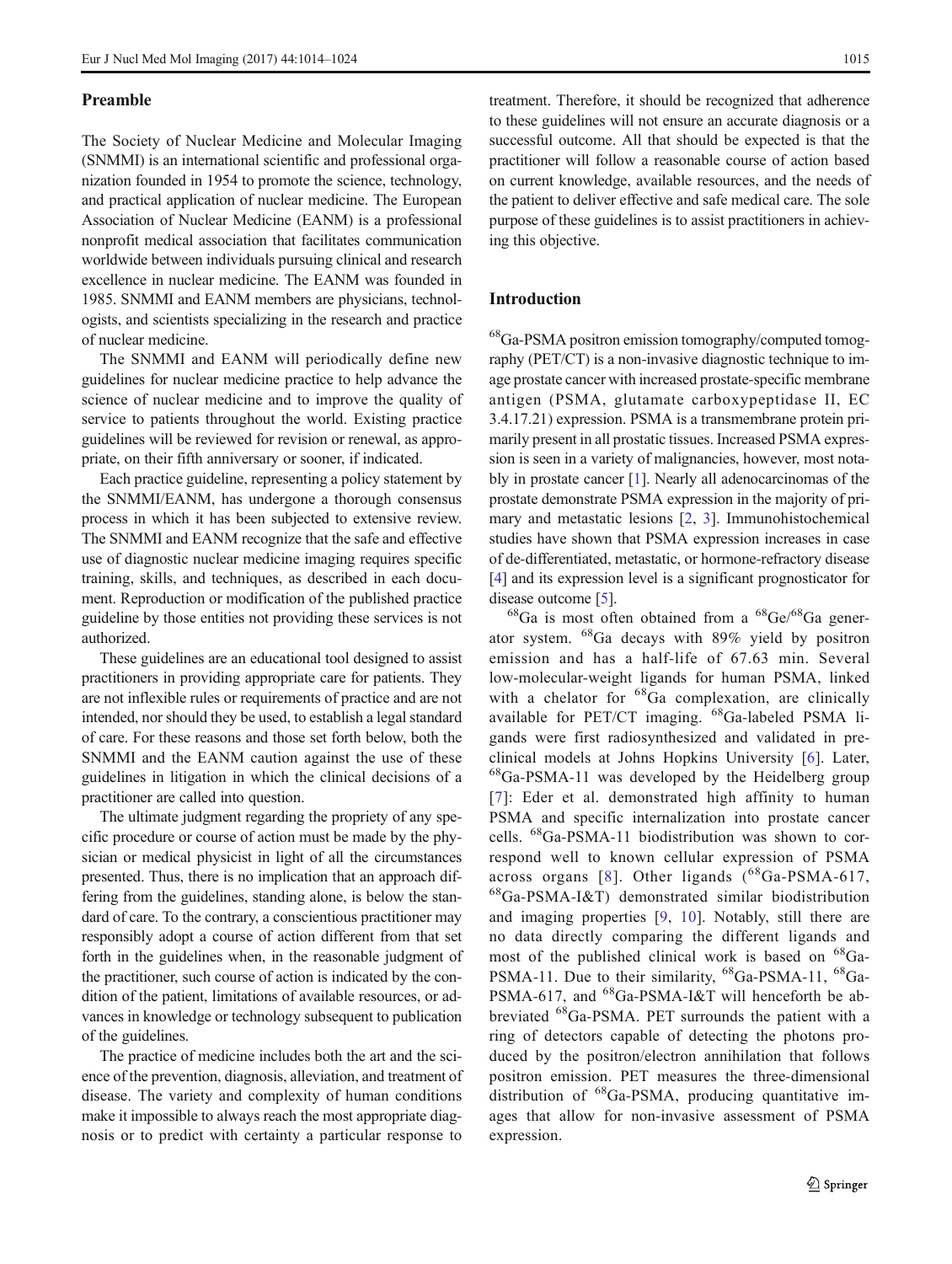# Goals

This guideline intends to assist physicians in recommending, performing, interpreting, and reporting the results of  ${}^{68}Ga-$ PSMA PET/CT for initial diagnosis, staging, and restaging of prostate cancer. It covers patient selection, image acquisition, interpretation, and reporting. This document aims to provide clinicians with the best available evidence, to inform where robust evidence is lacking, and to help them to deliver the best possible diagnostic efficacy and study quality for their patients.

This guideline also presents standardized quality control/ quality assurance (QC/QA) procedures and imaging proce-dures for static <sup>68</sup>Ga-PSMA PET/CT [[11](#page-9-0)]. Adequate precision, accuracy, repeatability, and reproducibility are essential for the clinical management of patients and the use of  ${}^{68}Ga-$ PSMA PET/CT within multicenter trials. A standardized imaging procedure will help to promote the appropriate use of  ${}^{68}Ga-PSMA$  PET/CT and enhance subsequent research. Quantification of 68Ga-PSMA PET/CT is defined here as measuring relative PSMA concentrations using standardized uptake value (SUV) [\[12\]](#page-9-0) because SUV represents the most commonly used semi-quantitative parameter for analysis of tracer uptake. It has to be highlighted that for Ga-labeled PSMA ligands, the amount of data dealing with quantification is sparse.

# **Definitions**

Definitions are based on the European Association of Nuclear Medicine procedure guidelines for tumour PET imaging, ver-sion 2.0 [[13\]](#page-9-0):

PET/CT: An integrated or multimodality PET/CT system is a physical combination of PET and CT which allows sequential acquisition of PET and CT portions. The patient remains in the same position within both examinations. A  $^{68}Ga-PSMA$ PET/CT examination may cover various coaxial imaging ranges. These are described as follows (defined in Current Procedural Terminology 2016):

Whole-body PET: From the top of the head through the feet.

Skull base to mid-thigh PET: Base of the skull to midthigh. Covers most of the relevant portions of the body in many oncological diseases (standard for both Europe and the US). If indicated, cranially extended imaging may also cover the brain in the same scan (vertex to mid-thigh). In PET/CT studies, attenuation correction and scatter correction are performed using the CT data.

Computed tomography (CT) applies a combined X-ray source and detector rotating around the patient to acquire tomographic data. CT generates three-dimensional images of tissue density, which allows for attenuation correction of

PET and tumour visualisation with a high spatial resolution. A PET/CT examination can include different types of CT scans depending on the CT characteristics, the dose, and the use (or not) of oral and/or intravenous contrast agents:

Low-dose CT scan: CT scan that is performed only for attenuation correction (CT-AC) and anatomical correlation of PET findings (with reduced voltage and/or current of the X-ray tube settings), i.e. a low-dose CT is not intended a priori for a dedicated radiological interpretation.

Diagnostic CT scan: CT scan with or without intravenous and/or oral contrast agents, commonly using higher X-ray doses than low-dose scans. Diagnostic CT scan should be performed according to applicable local or national protocols and guidelines.

#### Appropriateness of use criteria

It should be highlighted that data from prospective multicenter trials are not yet available. For interested readers, Perera et al. provided a meta-analysis of the literature available to date on 68Ga-PSMA PET/CT for recurrent and primary prostate cancer [\[14\]](#page-9-0). The criteria outlined in this article are based on the currently available evidence, the current use and experience of 68Ga-PSMA PET/CT shared by the authors. Currently, the specific use varies between institutions, mainly based on experience and availability of the <sup>68</sup>Ga-PSMA ligand.

#### Localization of tumour tissue in recurrent prostate cancer

Most studies, mainly retrospective data, are available on the use of <sup>68</sup>Ga-PSMA PET/CT for localization of prostate cancer in the setting of biochemical recurrence [[8,](#page-9-0) [9](#page-9-0), [15](#page-9-0)–[21](#page-9-0)]. Here, the use is especially recommended in patients with low PSA values between 0.2 and 10 ng/mL to identify the site of recurrence and to potentially guide salvage therapy. Higher sensitivities are noted in patients with shorter PSA doubling times and those with higher initial Gleason scores [\[21](#page-9-0)].

# Primary staging in high-risk disease before surgical procedures or planning external beam radiation

In patients with high-risk disease (Gleason score >7, PSA  $>$ 20 ng/mL, clinical stage T2c – 3a) the likelihood of lymph node and bone metastases is increased. Several studies demonstrate the superiority of 68Ga-PSMA PET/CT as compared to CT, magnetic resonance imaging (MRI) or bone scan for detection of metastases for initial staging at primary diagnosis [\[22](#page-9-0)–[25\]](#page-9-0). The detection of radiologically occult lymph node metastases can significantly influence patient management, although the impact on overall survival of improved sensitivity by 68Ga-PSMA PET/CT remains unanswered. A contrastenhanced 68Ga-PSMA PET/CT can replace abdomino-pelvic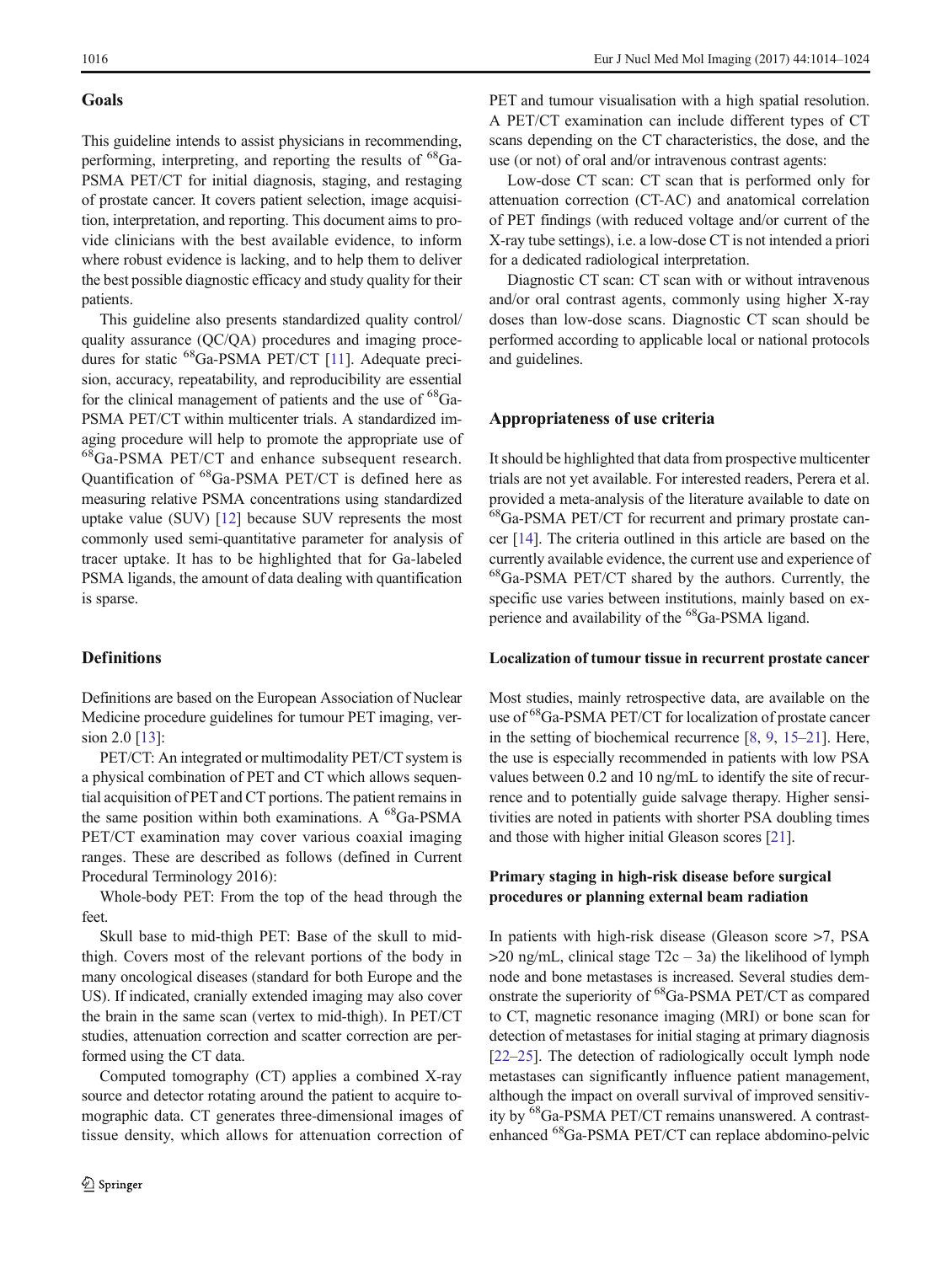CT for the detection of lymph node metastases. In addition, preliminary data show that <sup>68</sup>Ga-PSMA PET/CT is also more accurate for detection of bone metastases [[25](#page-9-0)]. Nevertheless, for local tumour delineation (if requested by the urological surgeon), pelvic MRI cannot be replaced. It is still under investigation and discussion whether additional functional imaging with bone0seeking agents (e.g. bone scintigraphy,  $^{18}$ F-NaF PET/CT) has relevant additional value after performance of 68Ga-PSMA PET/CT, e.g. in patients with PSMA-negative tumours or densely sclerotic bone lesions.

## Emerging clinical applications

## Staging before and during PSMA-directed radiotherapy (mainly in metastatic castration-resistant prostate cancer)

Imaging before PSMA-directed therapy (e.g. radioligand therapy) is crucial to determine the presence and intensity of target expression [[26](#page-9-0)–[29](#page-9-0)]. Low PSMA expression in target lesions poses a contraindication for radioligand therapy. Of note,  ${}^{68}$ Ga-PSMA PET can produce false negatives in up to 5% of patients with prostate cancer. In addition, it has been reported that in advanced metastatic castration-resistant prostate cancer, metastases (mainly in the liver) can lose PSMA expression [\[30](#page-9-0)–[32](#page-9-0)].

# Targeted biopsy after previous negative biopsy in patients with high suspicion of prostate cancer

Initial data indicate 68Ga-PSMA PET may be valuable for guidance of repeated biopsy in patients with high suspicion of prostate cancer and prior negative biopsies as it has been shown to add in localization of primary prostate cancer [[33](#page-9-0), [34](#page-9-0)], and may add value for directed biopsies in the prostate cancer surveillance population who undergo repeated biopsies. Preferably, <sup>68</sup>Ga-PSMA PET should be combined with multiparametric MRI for this application to allow for a) potential imageguided fusion biopsy using the MRI for anatomical correlation and b) adding information from multiparametric MRI to potentially increase the diagnostic confidence [\[33](#page-9-0)].

# Monitoring of systemic treatment in metastatic prostate cancer

RECIST 1.1 is limited by the high prevalence of nonmeasurable lymph node and bone metastases. Bone scan is limited by a potential flare phenomenon. Monitoring of systemic disease might become a potential application for <sup>68</sup>Ga-PSMA PET/CT. However, whether <sup>68</sup>Ga-PSMA PET/CT overcomes limitations of other modalities and proves superior has not been demonstrated yet [\[35\]](#page-9-0).

#### Regulatory issues

As of December 2016, no <sup>68</sup>Ga-PSMA tracer has been approved by the European Medicines Agency or the United States Food and Drug Administration. 68Ga-PSMA imaging is usually performed within the confines of a research study or on basis of regulations for non-approved radiopharmaceuticals.

#### Qualifications and responsibilities of personnel

See European Association of Nuclear Medicine procedure guidelines for tumour PET imaging, version 2.0 or the Society of Nuclear Medicine and Molecular Imaging Procedure Standard for General Imaging [\[13,](#page-9-0) [36\]](#page-9-0).

#### Procedure/specification of the examination

# Necessary data for requesting 68Ga-PSMA PET/CT

Requests for 68Ga-PSMA PET/CT should be accompanied by a concise summary of the patient's history with a focus on diagnosis, risk group, and oncological history. Aspects that should be considered in the review of the patient's files are given in the following list:

- 1. Indication for imaging study
- 2. Prostate cancer-specific history:
	- a. Primary prostate cancer
		- i. PSA and Gleason score
	- b. Biochemical recurrence:
		- i. PSA and PSA kinetics
	- ii. Prior treatment (e.g. prostatectomy, external beam radiation therapy)
	- c. Current prostate cancer medications: androgen deprivation therapy (ADT) or other androgen receptor (AR)-targeted treatments. Recent history of chemotherapy, radium-223 or PSMA-targeted radioligand therapy.
	- d. Relevant symptoms (bone pain, frequent urination, nocturia, hematuria, dysuria, impotence, erectile dysfunction, or painful ejaculation)
	- e. Previous imaging findings
- 3. Relevant co-morbidities:
	- a. Non-prostate malignancies
	- b. Allergies
	- c. Renal failure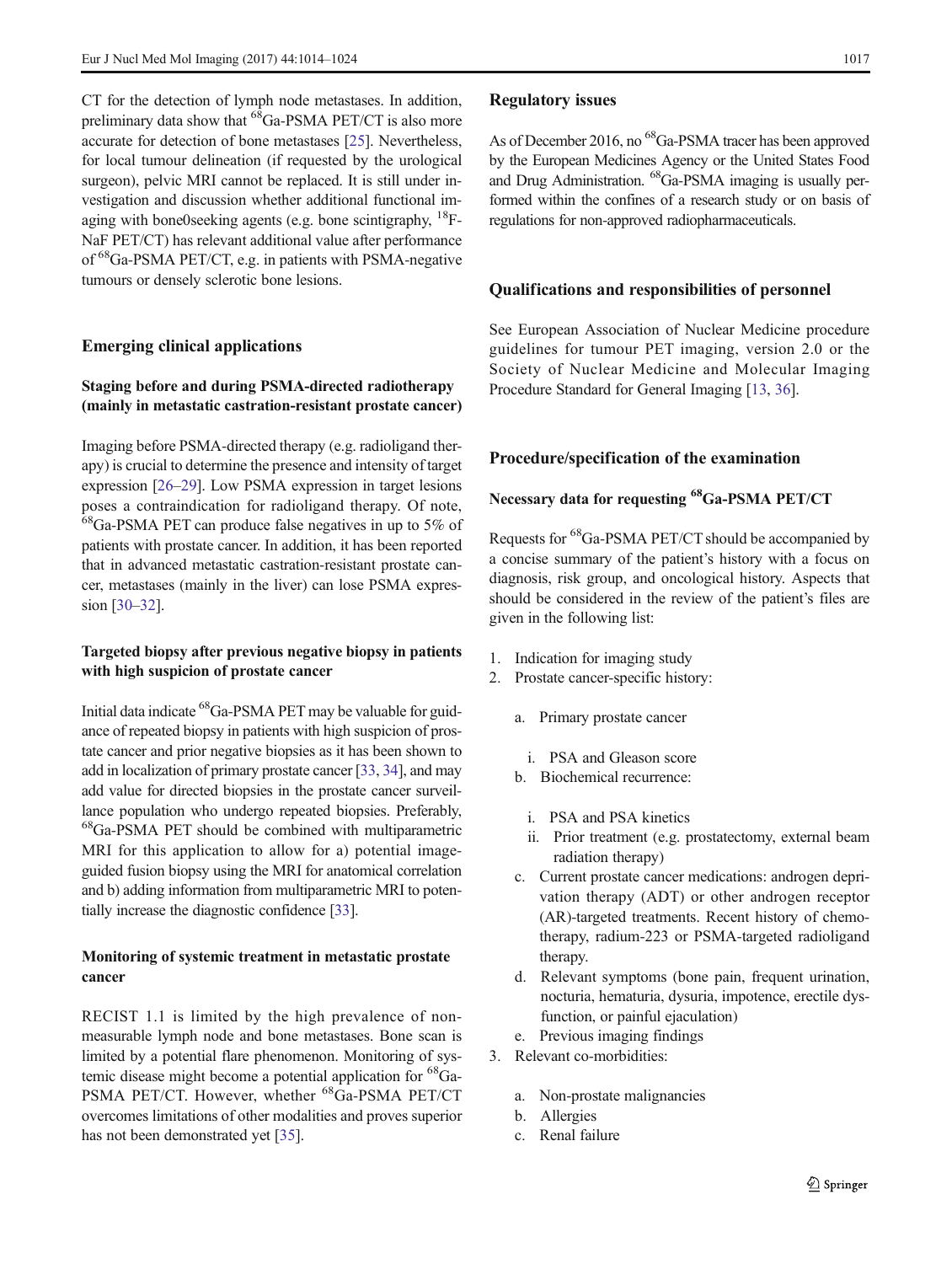#### Patient preparation

Patients do not need to fast and are allowed to take all their medications. Preclinical data indicate that PSMA expression is increased in castration-resistant prostate cancer and under ADT [[37](#page-9-0)–[39](#page-10-0)]. However, the clinical impact of ADT on  ${}^{68}$ Ga-PSMA PET/CT performance requires further study.

Patients should be well-hydrated before the study and during the uptake time (e.g. oral intake of 500 mL of water during a 2-h period prior to acquisition). Voiding immediately before imaging acquisition is recommended. Despite this, in some circumstances, high residual activity in the urinary system might lead to so-called "halo artefacts" in PET (Fig. 1). Activity in ureters might lead to false positive findings. Furosemide administration (20 mg i.v, shortly before or after administration of 68Ga-PSMA) may be especially useful in these situations. Furosemide should not be administered in patients with medical contraindications to furosemide administration including allergies (e.g. sulfa allergies).

## Hyperthyroidism and kidney failure

68Ga-PSMA PET/CT can be performed in patients with hyperthyroidism and kidney failure. However, if intravenous iodinated CT contrast is being considered for the CT protocol, thyroid and renal function should be taken into account. For details we refer to the European Society of Urogenital Radiology Contrast Media Guidelines in Europe [\[40](#page-10-0)] and to

Fig. 1 "Halo artefact" in the area surrounding kidneys (a, arrow) and bladder (b, arrow) on CT attenuation-corrected coronal PET images acquired after injection of <sup>68</sup>Ga-PSMA-11 without prior Lasix injection (A, 48 min p.i., 149 MBq; B, 68 min p.i., 217 MBq)

the American College of Radiology Manual on Contrast Media in the USA [[41](#page-10-0)].

## Radiopharmaceuticals

Products: <sup>68</sup>Ga-PSMA-11 [\[7](#page-9-0)], <sup>68</sup>Ga-PSMA-617 [\[42\]](#page-10-0), <sup>68</sup>Ga-PSMA-I&T [\[43](#page-10-0)]; in this manuscript all referred to as  ${}^{68}Ga-$ PSMA

Nuclide: [<sup>68</sup>Ga], gallium-68

Dosage/activity: 1.8–2.2 MBq (0.049–0.060 mCi) per kilogram bodyweight

Administration: intravenous

68Ga-PSMA should be manufactured under good manufacturing practice (GMP) conditions and QC should follow the governing pharmacopoeia monograph or national regulations; whichever is applicable. The committee further notes that tracer development is ongoing and  $^{18}$ F-labeled probes are currently under evaluation.

# Recommendations for 68Ga-PSMA application and administered activity

68Ga-PSMA is injected as an intravenous bolus. Currently, the optimal injected activity is still under debate. the majority of published data is based on an injected activity of approximately 1.8–2.2 MBq per kilogram of body weight. Variation of injected activity may be caused by the short half-life of <sup>68</sup>Ga and variable elution efficiencies obtained during the lifetime of the  ${}^{68}Ge/{}^{68}Ga$  radionuclide

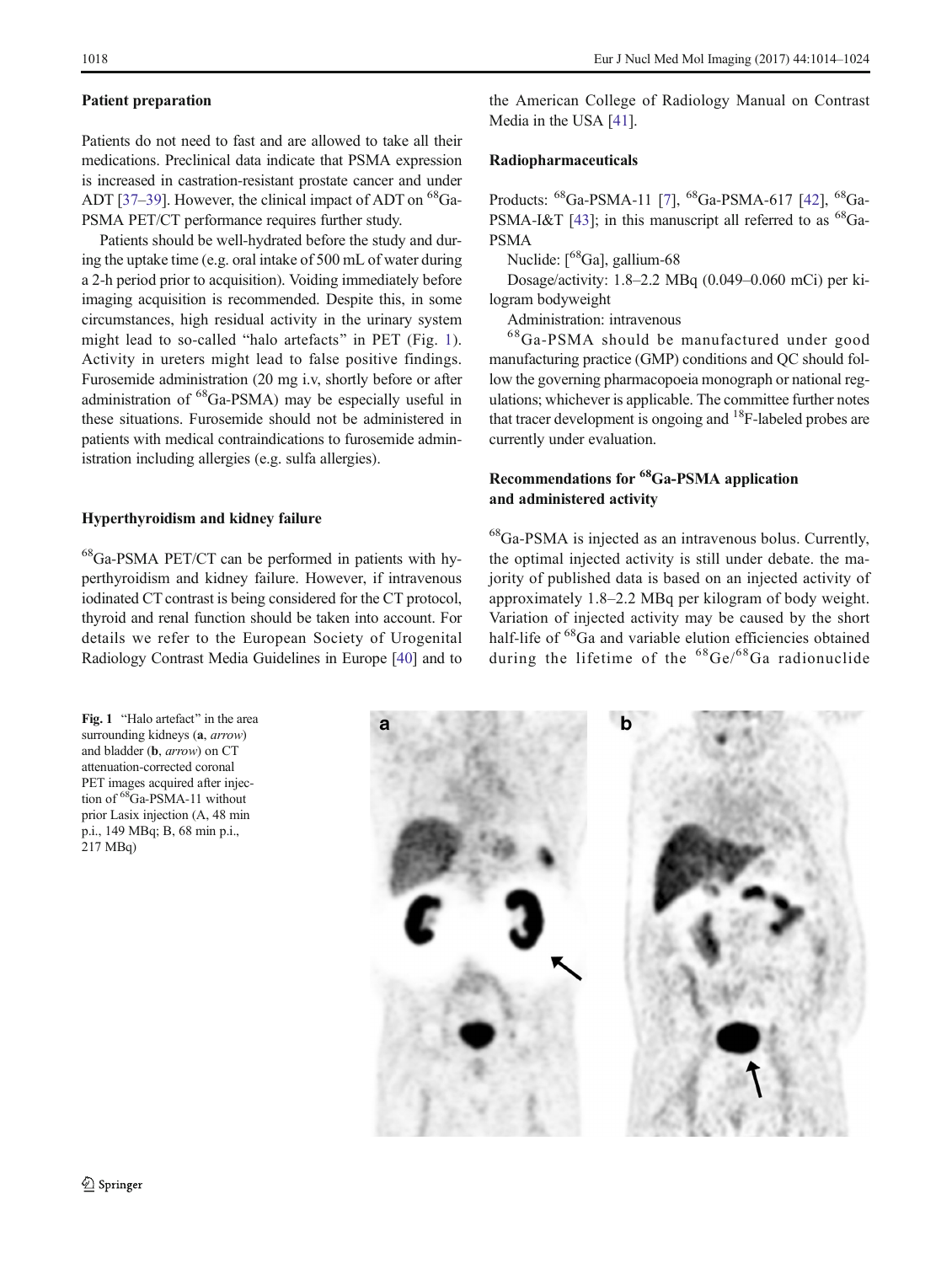generator. Low output of the  ${}^{68}Ge/{}^{68}Ga$  radionuclide generator could pose a major limitation in institutions with high demand as it decreases the number of patients that can be examined per 68Ga elution and subsequent 68Ga-PSMA production. Flushing of the administration syringe should be done with at least the same volume of saline (NaCl 0.9%) and subsequent emptying into the i.v. access is recommended to maximize use of dispensed activity.

## Uptake time

A 60-min interval is recommended for uptake time with an acceptable range of 50 to 100 min [[8\]](#page-9-0). Increased lesion detection has been reported with delayed imaging up to 3–4 h after injection [[8\]](#page-9-0). However, uptake times of greater than 100 min raise concerns with regard to practicality and necessary patient activity in view of the radiotracer half-life. The interval between <sup>68</sup>Ga-PSMA injection and imaging should be recorded. If the 1-h scan leads to indeterminate findings, a late scan at 3 h p.i. may help to identify lesions in close proximity to the ureter or the bladder [\[8\]](#page-9-0), or lesions with a low PSMA expression and slower accumulation of the tracer.

## PET/CT acquisition protocol

The patient should be positioned with both arms elevated above the head, as tolerated by the patient. If PET/CT data are used for radiation therapy planning, the examination should be performed in the exact position, employing the same positioning devices as in the radiation therapy department.

CT scans should be performed from the skull base to mid-thigh followed by the PET acquisition. CT acquisition parameters (such as kV, mAs, pitch in helical CT, dose modulation, etc.) should be in accordance with institutional protocols. The CT protocol may be modified according

to clinical requirements. For instance, if there are focal symptoms or disseminated disease, coverage may be extended to include the entire lower extremity and/or the skull. Additional acquisitions (such as deep inspiration chest CT) may be performed. If intravenous CT contrast is used, contrast-enhanced CT in the portal venous phase 80 s after intravenous injection of contrast agent (1.5 mL per kilogram bodyweight, maximum 120 mL) and during shallow breathing is recommended in case of no contraindication for contrast media.

PET-acquisition should start from the mid-thigh to the base of the skull base to exploit the reduced <sup>68</sup>Ga-PSMA ligand uptake in the urinary system after pre-scan voiding. Acquisition should proceed from the lower end of the axial field of view cranially in order to minimize misalignment for the urinary bladder which tends to fill up during the time of the examination. PET scans are acquired in three-dimensional (3D) mode with an acquisition time of usually 2–4 min per bed position. Overall, PET coverage should be identical to the anatomical CT scan range.

#### PET/CT image reconstruction

Image acquisition should be performed in 3D acquisition mode with appropriate data corrections (attenuation correction, scatter correction, correction for random coincidences). The diagnostic CT scan may be used for attenuation correction. The presence of a positive contrast agent minimally impacts visual PET image quality and interpretation [[13\]](#page-9-0). PET reconstruction should be performed with and without attenuation correction to identify potential artefacts caused by the correction algorithm. Reconstructed images should be labelled accordingly (e.g. PET AC, PET NAC, CT CE) and stored in the local picture archiving and communication system. An example for a  ${}^{68}$ Ga-PSMA PET/CT protocol is given in Table 1.

| Patient preparation       | Hydration with e.g. oral intake of 500 mL of water 2 h prior to acquisition                                                   |  |  |  |
|---------------------------|-------------------------------------------------------------------------------------------------------------------------------|--|--|--|
| Activity                  | 1.8-2.2 MBq <sup>68</sup> Ga-PSMA per kilogram bodyweight                                                                     |  |  |  |
| Administration            | i.v., Flushing with at least the same volume of saline                                                                        |  |  |  |
| Concomitant medication    | Furosemide (20 mg i.v.)                                                                                                       |  |  |  |
| Uptake time               | 60 min (acceptable range: 50 to 100 min)                                                                                      |  |  |  |
| Patient position          | Arms elevated above the head                                                                                                  |  |  |  |
| CT Protocol               | FOV: base of the skull base to mid-thigh; Phase: portal venous (80 s after contrast agent, 1.5 mL per<br>kilogram bodyweight) |  |  |  |
| PET Protocol              | FOV and acquisition: from mid-thigh to base of the skull base; 3–4 min per bed position                                       |  |  |  |
| <b>PET</b> Reconstruction | Ordered subsets expectation maximization; attenuation correction from CT data                                                 |  |  |  |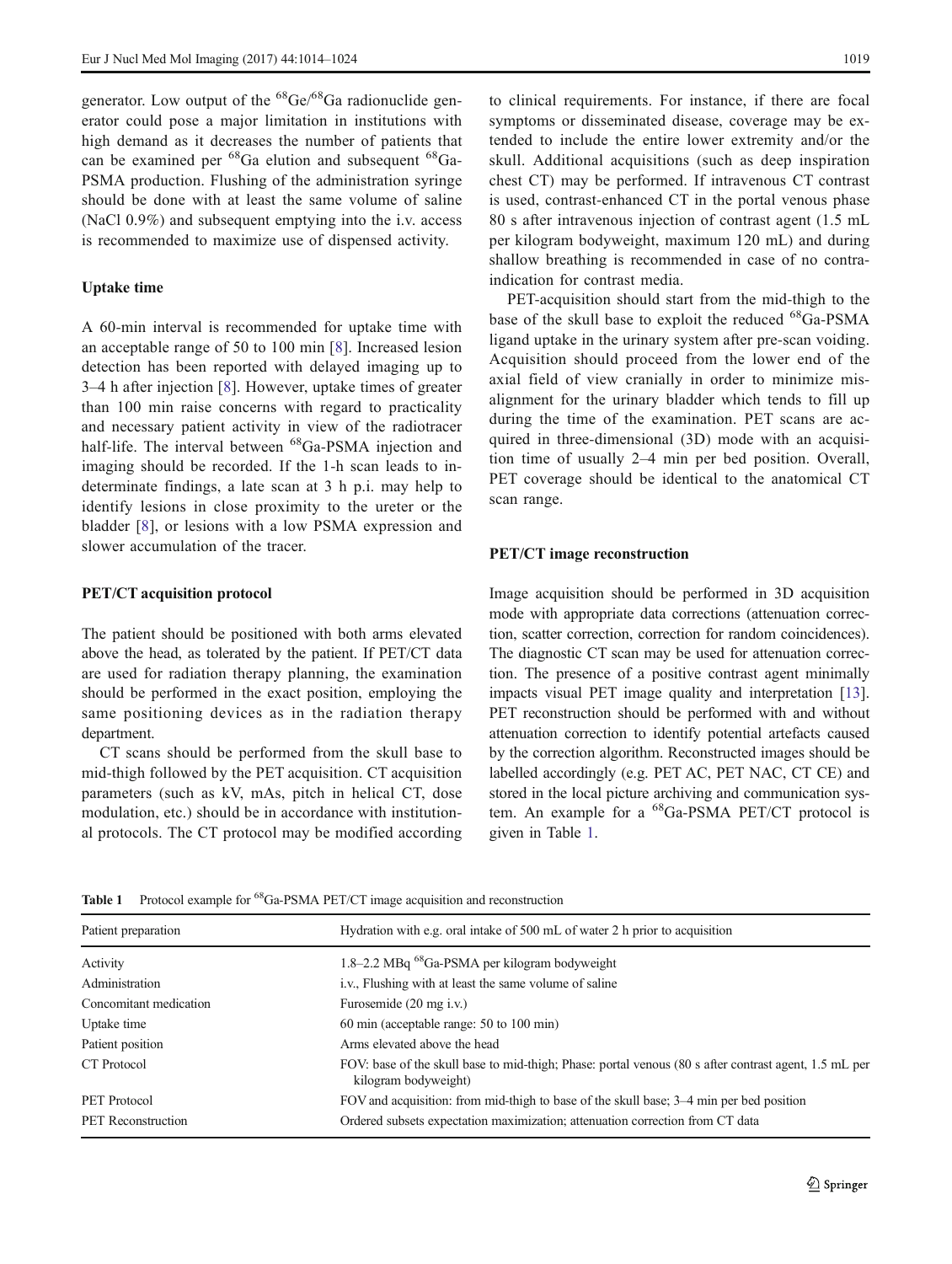## Documentation and reporting

## Contents of the report

## Study identification

The final report should include the full name of the patient, medical record number, date of birth, and date of the examination.

## Clinical information

Clinical history should include the diagnosis and a brief treatment history, reason for referral, and the specific question to be answered. If relevant, the results of relevant diagnostic tests, especially PSA level and prior imaging findings should be summarized. The type and date of comparison studies should be stated. If no comparison studies are available, a statement should be made to that effect.

# Technical details

Study-specific information should include the radiopharmaceutical, the amount of injected activity in megabecquerels (MBq) and/or millicuries (mCi), the route (intravenous) and anatomical site of administration, the date and time of administration, and the time of furosemide injection. The time interval between administration of <sup>68</sup>Ga-PSMA and the start time of the acquisition should be reported. The body parts that were covered should be described. Any non-standard position of the patient should be stated.

In case a low-mAs CT was performed for attenuation correction and anatomical registration of the emission images only, description may be limited to a short statement. If a diagnostic CT was performed, then a more detailed description of the CT protocol and anatomical findings should be provided. Dosimetric parameters should be included as required by regulations. The report should state whether contrast-enhanced or non-enhanced CT was used for attenuation correction.

#### Description of the findings

Quality issues of the 68Ga-PSMA PET/CT study, e.g. motion artefacts, halo artefacts due to high activity in the collecting urinary system, or CT attenuation artefacts (from attenuating materials), should be reported.

# Description of location, extent and intensity of PSMA ligand uptake

In the general review, attention should be paid to prostate gland/bed, seminal vesicles, regional and distant lymph nodes, bones, lungs, and liver. Regions that may relate to any symptoms given on referral forms should also be given specific attention. In addition to semi-quantitative values, 68Ga-PSMA ligand accumulation should be reported as low, moderate, or intense by comparison to the background uptake [[17\]](#page-9-0). Tumour lesions usually appear as focal tracer uptake higher than adjacent background. However, strict criteria for visual interpretation have not been established and are currently being explored within an EANM-initiated study. The presence of a corresponding lesion on CT for each region of tracer accumulation should be reported.

#### Normal uptake and important pitfalls

Normal and variable PSMA ligand uptake can be found in the following tissues: lacrimal gland, salivary glands, liver, spleen, small intestine, colon, and kidney (Fig. 2). Usually, tumour lesions inside and outside the prostate gland show a strong tumour–background ratio compared to the surrounding tissue [\[8,](#page-9-0) [33](#page-9-0)]. 68Ga-PSMA ligands are excreted foremost via the urinary system and collected in the bladder; a small proportion is cleared through the hepatobiliary system. Thus,



Fig. 2 Normal body distribution of 68Ga-PSMA-11. Maximum intensity projection of a 78-year-old male patient after injection of 217 MBq <sup>68</sup>Ga-PSMA-11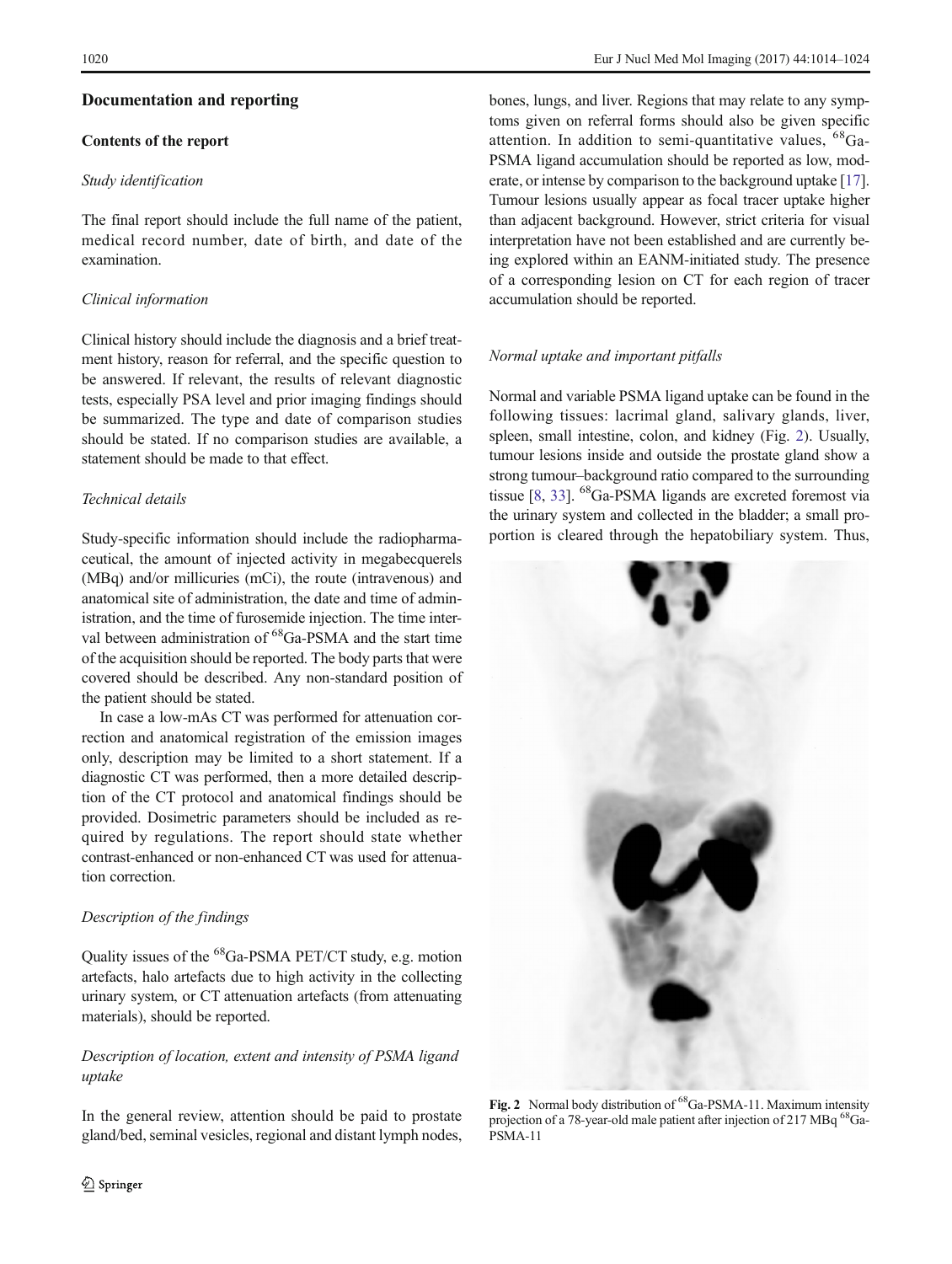small local recurrences might be missed if the SUV threshold to judge the PSMA ligand uptake in soft-tissue structures near the urinary bladder is not adjusted properly. Further imaging after infusion of normal saline and/or application of furosemide may be useful in such cases. Of note, approximately 5% of all prostate cancers do not exhibit significant PSMA overexpression [\[22,](#page-9-0) [44](#page-10-0)]. Due to high background activity in the liver, potential liver metastases can be obscured. This is compounded by the observation that liver metastases tend to lose PSMA expression in advanced metastatic disease. Therefore, in advanced disease, the accompanying CT scan should be optimized to enhance detection of liver metastases.

Immunohistochemical and 68Ga-PSMA PET data have shown that increased PSMA expression can also be found in the neovasculature of non-prostate cancers such as colon cancer, esophageal cancer, thyroid cancer, lung cancer, renal cell carcinoma, and brain tumours, as well as in benign tissue [[1,](#page-8-0) [45](#page-10-0)–[49](#page-10-0)]. So far, a variety of mainly case reports exists showing increased PSMA uptake in non-prostate cancer-related lesions. An important pitfall is relevant PSMA ligand uptake in coeliac ganglia of the autonomic nervous system which is prone to be misinterpreted as retroperitoneal lymph node metastases [[50](#page-10-0)]. Moreover, uptake in Paget's bone disease, in stellate, and other ganglia as well as in ribs (without morphologic correlation on CT) may cause misinterpretation of findings [\[51\]](#page-10-0).

Complementary information: Comparison with previous examinations should be part of the 68Ga-PSMA PET/CT report. 68Ga-PSMA PET/CT studies are more valuable if they are interpreted in the context of other imaging examinations (CT, PET/CT, MRI, etc.) and clinical data.

Assessment of response to therapy: <sup>68</sup>Ga-PSMA PET/CT has not yet been validated for response monitoring in prostate cancer patients. In principle, for assessment of response to therapy, the extent and the intensity of the PSMA ligand uptake should be documented and compared to prior examinations.

It should be noted that PSMA expression is physiologically upregulated after the beginning of ADT [[39](#page-10-0)]. A similar reaction is hypothesized for the use of second-generation ARtargeted therapies (e.g. enzalutamide, abiraterone). Caution has to be taken when interpreting an increase (or potentially a decrease) in PSMA expression shortly after start of a new AR-targeted therapy [[38\]](#page-10-0). PSMA expression and, therefore, PSMA PET uptake on serial imaging may be affected by sensitivity or resistance of prostate tumours to ADT and needs further validation. Regarding taxane-based chemotherapy, preclinical data indicate that intensity of PSMA expression can serve as a surrogate parameter for therapy response [[52\]](#page-10-0). In judging the effect of PSMA-directed therapy (e.g. radionuclide therapy) the tumour sink effect has to be taken into account. Hereby, in parallel to data from neuroendocrine tumours, apparent newly observed small lesions on post

treatment PET studies should be interpreted with caution in the context of decreasing ligand uptake in other dominant avid lesions, as the former may not necessarily be new [[53\]](#page-10-0).

If comparison is performed with other imaging studies (e.g. CT, MRI, or bone scintigraphy), changes in lesion diameter should be reported.

#### Summary and diagnosis/impression

The study should be clearly identified as normal or abnormal. Alternatively, an estimate of the likelihood of a diagnosis and the differential diagnoses should be given. The reason for study referral should be directly addressed. For prostate cancer imaging, it is recommended to structure the summary to the main tumour sites (local tumour involvement, lymph node, or bone metastases) and potential other lesions. Whenever possible the report should provide TNM stage including a statement whether there are categories of uncertainty. For further reading see also the SNMMI's Procedure Standard for General Imaging and the Royal College of Radiologists' recommendations on reporting [[54](#page-10-0)].

## Definitions of volumes of interest

SUV can be normalized to body mass, lean body mass, or body surface area. SUV values may change significantly between different modes of normalization. Therefore, the same mode should be used for serial examinations. Recommended tumour uptake metrics is the maximum  $\text{SUV}$  ( $\text{SUV}_{\text{max}}$ ) which can be measured and documented for key lesions. The  $\text{SUV}_{\text{max}}$  is defined as the SUV of the single voxel in a particular lesion with highest uptake on the attenuation-corrected PET image. QC steps should be undertaken on a regular basis to minimize SUV measurement errors and to maintain image quality associated with PET/CT scanner equipment. QC steps for <sup>68</sup>Ga-ligand PET/CT have not been validated yet; however, a current expert recommendation for routine QC and crosscalibration is given in the Supplemental Material.

#### Radiation exposure to the patient

The radiation dose with <sup>68</sup>Ga-PSMA PET/CT is the combination of the radiation exposure from the radiopharmaceutical (Table [2](#page-8-0)) and the CT study. Initial studies have described the radiation exposure using each of the <sup>68</sup>Ga-labeled PSMA ligands. The mean dose for a CT scan depends on applications, protocols, and CT systems. Recent advances in technology have allowed the radiation doses to be significantly reduced relative to a conventional CT or PET examination.

Based on the available studies (Table [2\)](#page-8-0), the coefficient for effective dose from <sup>68</sup>Ga-PSMA averages is  $2.0 \times 10^{-2}$  mSv/ MBq, resulting in an average effective radiation dose of 3 mSv for an administered activity of 150 MBq. The radiation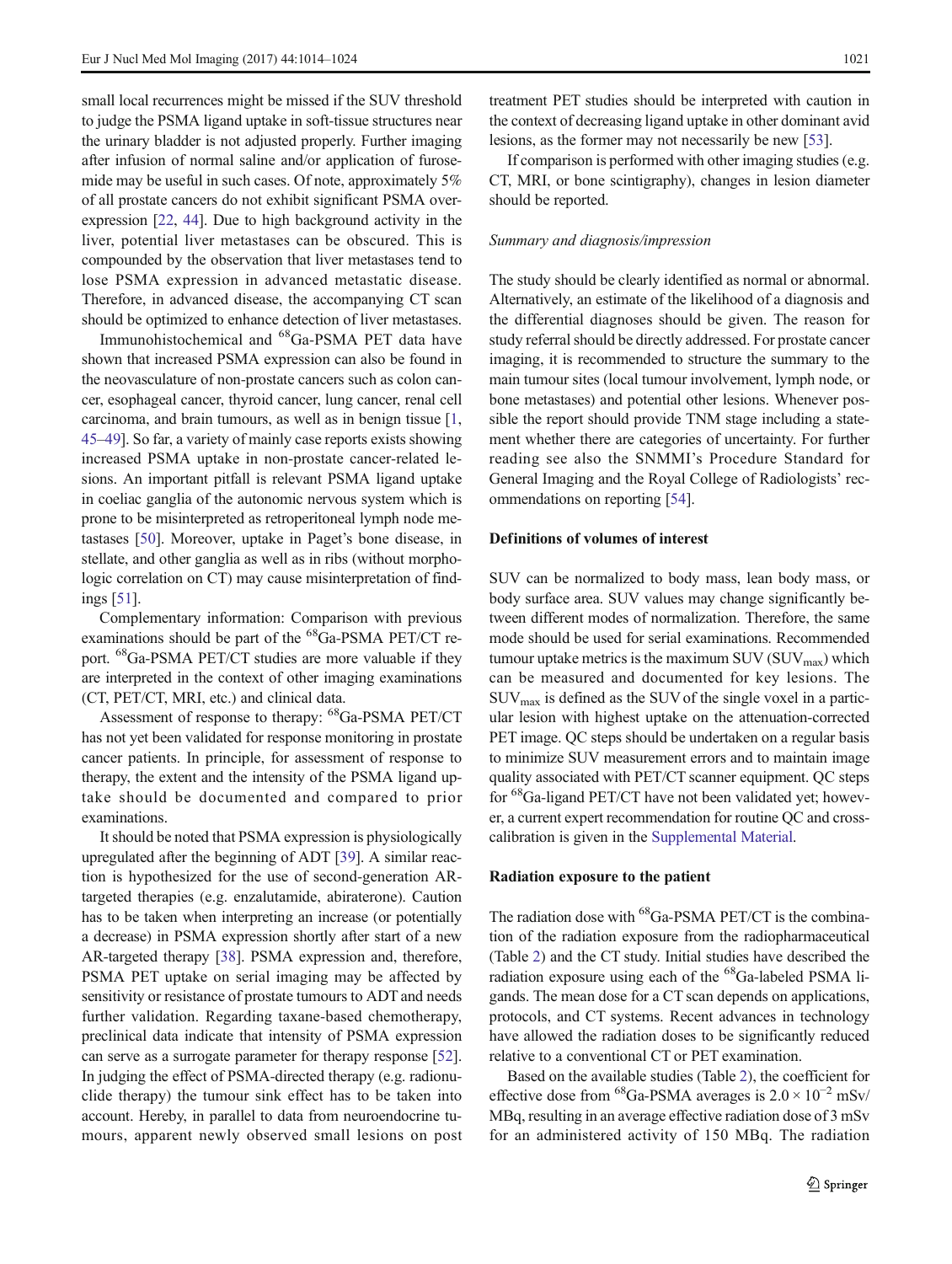|                            |         | <sup>68</sup> Ga-PSMA HBED-CC<br>Pfob C et al. $[55]$ | $^{68}$ Ga-PSMA HBED-CC<br>Afshar-Oromieh et al. [56] | ${}^{68}$ Ga-PSMA 617<br>Afshar-Oromieh et al. [9] | $^{68}$ Ga-PSMA-I&T<br>Herrmann et al. [10] |
|----------------------------|---------|-------------------------------------------------------|-------------------------------------------------------|----------------------------------------------------|---------------------------------------------|
| Effective dose coefficient | mSv/MBq | 1.71E-02                                              | $2.3E-02$                                             | $2.1E-02$                                          | 1.99E-02                                    |
| Urinary bladder wall       | mSv/MBq | 1.73E-01                                              | 1.30E-01                                              | 9.03E-02                                           | 6.74E-02                                    |
| Kidneys                    | mSv/MBq | $1.22E-01$                                            | $2.62E - 01$                                          | 2.06E-01                                           | 2.20E-01                                    |
| Standard injected activity | MBa     | 150                                                   | 150                                                   | 150                                                | 150                                         |

<span id="page-8-0"></span>Table 2 Data available for radiation dosimetry for <sup>68</sup>Ga-PSMA

exposure related to a CT scan carried out as part of an <sup>68</sup>Ga-PSMA PET/CT study depends on the intended use of the CT. Depending on the protocol (low-dose CT and/or diagnostic CT), the effective CT dose ranges from 1 to 20 mSv. Given the variety of CT systems and protocols, the radiation exposure for a <sup>68</sup>Ga-PSMA PET/CT study should be estimated specifically for a given imaging system and protocol. Guidelines provided by radiological societies should be consulted regarding effective dose from the CT examination. The choice of imaging protocol depends on the clinical question and must be considered for every single case.

# Toxicity of the precursor

# PSMA-11

86 μg PSMA-11 per kg body weight administered i.v. in one species (female and male rat) in the single-dose acute toxicity was below the no-observed-adverse-effect-level (NOAEL). Based on the referenced study, a safety factor of 1000 can be assumed for a maximum human dose of PSMA-11 of 6.3 nmol or 6 μg per injection for a standardized patient of 70 kg body weight at a maximal concentration of 0.6 μg/mL (AURIGON 770.321.4369).

# PSMA-617

PSMA-617 was tested in a repeated dose toxicology study in male rats for 22 days. The test item was administered once weekly by i.v. bolus injection on days 1, 8, 15, and 22. No signs of local or systemic intolerance reactions were observed. The NOAEL under the test conditions was 400 μg/kg body weight. This was the highest dose tested (Report: Subchronic toxicity study of PSMA-617 by intravenous administration to male CD® rats. Code no. 32508. Correspondence with ABX GmbH on 08/25/2016).

# PSMA-I&T

nat<sub>Ga-PSMA-I&T</sub> was tested in a single-dose toxicology study in male and female mice for 14 days. natGa-PSMA-I&T was administered once by i.v. bolus injection on day 0. No animal showed any adverse reactions during the in-life course of the study that could be attributed to administration of the test article. There were no significant changes in body weights, organ weights, clinical pathology, clinical signs, and grossand histopathologic findings between control groups and those receiving the test article. There were no observable toxic effects of  $natGa-PSMA-I&T$  when dosed at 412  $\mu g/kg$ (Report: Single Dose Toxicity of Ga-PSMA-I&T in ICR Mice, study no. GLP-15-001-JZR).

Acknowledgements The authors thank the EANM and SNMMI committees and national delegates for their critical review of the manuscript. Also, we appreciate the great support of Sonja Niederkofler from the EANM office in Vienna, and Julie Kauffman from the SNMMI office in Reston during the development of this guideline.

## Compliance with ethical standards

Conflict of interest Matthias Eiber has a research grant from Siemens. Mohsen Beheshti is a member of the Oncology Committee of the EANM. Thomas Hope has research grants from GE Healthcare. Hans-Jürgen Wester is a shareholder of SCINTOMICS. Stefano Fanti is an advisory board member of BED, Bayer, and ANMI, receives travel support from Bayer, GE Healthcare, and Sanofi, and has grants from Movember and BED. All other authors declare no conflicts of interest.

Ethical approval This article does not contain any studies with human participants or animals performed by any of the authors.

# References

- 1. Silver DA, Pellicer I, Fair WR, Heston WD, Cordon-Cardo C. Prostate-specific membrane antigen expression in normal and malignant human tissues. Clin Cancer Res. 1997;3:81–5.
- 2. Bostwick DG, Pacelli A, Blute M, Roche P, Murphy GP. Prostate specific membrane antigen expression in prostatic intraepithelial neoplasia and adenocarcinoma: a study of 184 cases. Cancer. 1998;82:2256–61.
- 3. Mannweiler S, Amersdorfer P, Trajanoski S, Terrett JA, King D, Mehes G. Heterogeneity of prostate-specific membrane antigen (PSMA) expression in prostate carcinoma with distant metastasis. Pathol Oncol Res. 2009;15:167–72.
- 4. Ghosh A, Heston WD. Tumor target prostate specific membrane antigen (PSMA) and its regulation in prostate cancer. J Cell Biochem. 2004;91:528–39.
- 5. Ross JS, Sheehan CE, Fisher HA, Kaufman Jr RP, Kaur P, Gray K, et al. Correlation of primary tumor prostate-specific membrane antigen expression with disease recurrence in prostate cancer. Clin Cancer Res. 2003;9:6357–62.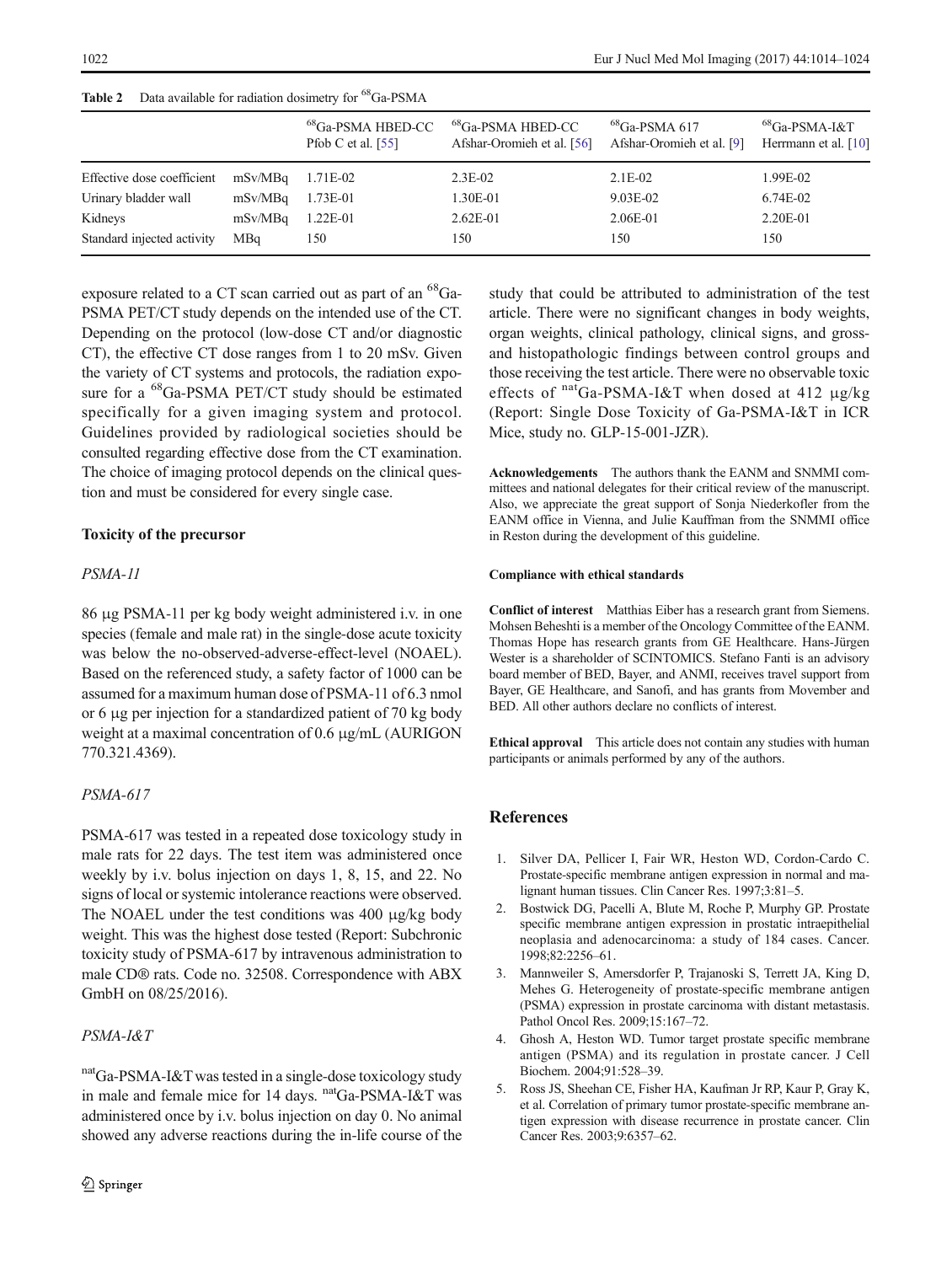- <span id="page-9-0"></span>6. Banerjee SR, Pullambhatla M, Byun Y, Nimmagadda S, Green G, Fox JJ, et al. 68Ga-labeled inhibitors of prostate-specific membrane antigen (PSMA) for imaging prostate cancer. J Med Chem. 2010;53:5333–41.
- 7. Eder M, Schafer M, Bauder-Wust U, Hull WE, Wangler C, Mier W, et al. 68Ga-complex lipophilicity and the targeting property of a urea-based PSMA inhibitor for PET imaging. Bioconjug Chem. 2012;23:688–97.
- 8. Afshar-Oromieh A, Malcher A, Eder M, Eisenhut M, Linhart HG, Hadaschik BA, et al. PET imaging with a [68Ga]gallium-labelled PSMA ligand for the diagnosis of prostate cancer: biodistribution in humans and first evaluation of tumour lesions. Eur J Nucl Med Mol Imaging. 2013;40:486–95.
- 9. Afshar-Oromieh A, Hetzheim H, Kratochwil C, Benesova M, Eder M, Neels OC, et al. The Theranostic PSMA ligand PSMA-617 in the diagnosis of prostate cancer by PET/CT: biodistribution in humans, radiation dosimetry, and first evaluation of tumor lesions. J Nucl Med. 2015;56:1697–705.
- 10. Herrmann K, Bluemel C, Weineisen M, Schottelius M, Wester HJ, Czernin J, et al. Biodistribution and radiation dosimetry for a probe targeting prostate-specific membrane antigen for imaging and therapy. J Nucl Med. 2015;56:855–61.
- 11. Busemann Sokole E, Plachcinska A, Britten A. Acceptance testing for nuclear medicine instrumentation. Eur J Nucl Med Mol Imaging. 2010;37:672–81.
- 12. Thie JA. Understanding the standardized uptake value, its methods, and implications for usage. J Nucl Med. 2004;45:1431–4.
- 13. Boellaard R, Delgado-Bolton R, Oyen WJ, Giammarile F, Tatsch K, Eschner W, et al. FDG PET/CT: EANM procedure guidelines for tumour imaging: version 2.0. Eur J Nucl Med Mol Imaging. 2015;42:328–54.
- 14. Perera M, Papa N, Christidis D, Wetherell D, Hofman MS, Murphy DG, et al. Sensitivity, specificity, and predictors of positive 68Gaprostate-specific membrane antigen positron emission tomography in advanced prostate cancer: a systematic review and meta-analysis. Eur Urol. 2016;70:926–37.
- 15. Eiber M, Maurer T, Souvatzoglou M, Beer AJ, Ruffani A, Haller B, et al. Evaluation of hybrid (6)(8)Ga-PSMA ligand PET/CT in 248 patients with biochemical recurrence after radical prostatectomy. J Nucl Med. 2015;56:668–74.
- 16. Ceci F, Uprimny C, Nilica B, Geraldo L, Kendler D, Kroiss A, et al. (68)Ga-PSMA PET/CT for restaging recurrent prostate cancer: which factors are associated with PET/CT detection rate? Eur J Nucl Med Mol Imaging. 2015;42:1284–94.
- 17. Rauscher I, Maurer T, Fendler WP, Sommer WH, Schwaiger M, Eiber M. (68)Ga-PSMA ligand PET/CT in patients with prostate cancer: How we review and report. Cancer Imaging. 2016;16:14.
- 18. Afshar-Oromieh A, Zechmann CM, Malcher A, Eder M, Eisenhut M, Linhart HG, et al. Comparison of PET imaging with a (68)Galabelled PSMA ligand and (18)F-choline-based PET/CT for the diagnosis of recurrent prostate cancer. Eur J Nucl Med Mol Imaging. 2014;41:11–20.
- 19. Afshar-Oromieh A, Avtzi E, Giesel FL, Holland-Letz T, Linhart HG, Eder M, et al. The diagnostic value of PET/CT imaging with the (68)Ga-labelled PSMA ligand HBED-CC in the diagnosis of recurrent prostate cancer. Eur J Nucl Med Mol Imaging. 2015;42: 197–209.
- 20. Morigi JJ, Stricker PD, van Leeuwen PJ, Tang R, Ho B, Nguyen Q, et al. Prospective comparison of 18F-Fluoromethylcholine versus 68Ga-PSMA PET/CT in prostate cancer patients Who have rising PSA after curative treatment and Are being considered for targeted therapy. J Nucl Med. 2015;56:1185–90.
- 21. Verburg FA, Pfister D, Heidenreich A, Vogg A, Drude NI, Voo S, et al. Extent of disease in recurrent prostate cancer determined by [(68)Ga]PSMA-HBED-CC PET/CT in relation to PSA levels, PSA

doubling time and Gleason score. Eur J Nucl Med Mol Imaging. 2016;43:397–403.

- 22. Maurer T, Gschwend JE, Rauscher I, Souvatzoglou M, Haller B, Weirich G, et al. Diagnostic efficacy of (68)gallium-PSMA positron emission tomography compared to conventional imaging for lymph node staging of 130 consecutive patients with intermediate to high risk prostate cancer. J Urol. 2016;195:1436–43.
- 23. Herlemann A, Wenter V, Kretschmer A, Thierfelder KM, Bartenstein P, Faber C, et al. Ga-PSMA positron emission tomography/computed tomography provides accurate staging of lymph node regions prior to lymph node dissection in patients with prostate cancer. Eur Urol. 2016;70:553–7.
- 24. Hijazi S, Meller B, Leitsmann C, Strauss A, Meller J, Ritter CO, et al. Pelvic lymph node dissection for nodal oligometastatic prostate cancer detected by 68Ga-PSMA-positron emission tomography/ computerized tomography. Prostate. 2015;75:1934–40.
- 25. Pyka T, Okamoto S, Dahlbender M, Tauber R, Retz M, Heck M, et al. Comparison of bone scintigraphy and 68Ga-PSMA PET for skeletal staging in prostate cancer. Eur J Nucl Med Mol Imaging. 2016;43:2114–21.
- 26. Rahbar K, Schmidt M, Heinzel A, Eppard E, Bode A, Yordanova A, et al. Response and tolerability of a single dose of 177Lu-PSMA-617 in patients with metastatic castration-resistant prostate cancer: a multicenter retrospective analysis. J Nucl Med. 2016;57: 1334–8.
- 27. Baum RP, Kulkarni HR, Schuchardt C, Singh A, Wirtz M, Wiessalla S, et al. 177Lu-labeled prostate-specific membrane antigen radioligand therapy of metastatic castration-resistant prostate cancer: safety and efficacy. J Nucl Med. 2016;57:1006–13.
- 28. Heck MM, Retz M, D'Alessandria C, Rauscher I, Scheidhauer K, Maurer T, et al. Systemic radioligand therapy with (177)Lu labeled prostate specific membrane antigen ligand for imaging and therapy in patients with metastatic castration resistant prostate cancer. J Urol. 2016;196:382–91.
- 29. Ahmadzadehfar H, Eppard E, Kurpig S, Fimmers R, Yordanova A, Schlenkhoff CD, et al. Therapeutic response and side effects of repeated radioligand therapy with 177Lu-PSMA-DKFZ-617 of castrate-resistant metastatic prostate cancer. Oncotarget. 2016;7: 12477–88.
- 30. Laidler P, Dulinska J, Lekka M, Lekki J. Expression of prostate specific membrane antigen in androgen-independent prostate cancer cell line PC-3. Arch Biochem Biophys. 2005;435:1–14.
- 31. Parimi V, Goyal R, Poropatich K, Yang XJ. Neuroendocrine differentiation of prostate cancer: a review. Am J Clin Exp Urol. 2014;2: 273–85.
- 32. Yuan TC, Veeramani S, Lin MF. Neuroendocrine-like prostate cancer cells: neuroendocrine transdifferentiation of prostate adenocarcinoma cells. Endocr Relat Cancer. 2007;14:531–47.
- 33. Eiber M, Weirich G, Holzapfel K, Souvatzoglou M, Haller B, Rauscher I, et al. Simultaneous 68Ga-PSMA HBED-CC PET/ MRI improves the localization of primary prostate cancer. Eur Urol. 2016;70:829–36.
- 34. Giesel FL, Sterzing F, Schlemmer HP, Holland-Letz T, Mier W, Rius M, et al. Intra-individual comparison of Ga-PSMA-11-PET/ CT and multi-parametric MR for imaging of primary prostate cancer. Eur J Nucl Med Mol Imaging. 2016;43:1400–6.
- 35. Ahmadzadehfar H, Schlenkhoff CD, Rogenhofer S, Yordanova A, Essler M. 68Ga-PSMA-11 PET represents the Tumoricidal effect of 223Ra in a patient with castrate-resistant metastatic prostate cancer. Clin Nucl Med. 2016;41:695–6.
- 36. Donohoe KJ. THE SNM PROCEDURE GUIDELINE FOR GENERAL IMAGING 6.0. 2010. [http://snmmi.files.cms-plus.](http://snmmi.files.cms-plus.com/docs/General_Imaging_Version_6.0.pdf) [com/docs/General\\_Imaging\\_Version\\_6.0.pdf](http://snmmi.files.cms-plus.com/docs/General_Imaging_Version_6.0.pdf)
- 37. Murga JD, Moorji SM, Han AQ, Magargal WW, DiPippo VA, Olson WC. Synergistic co-targeting of prostate-specific membrane